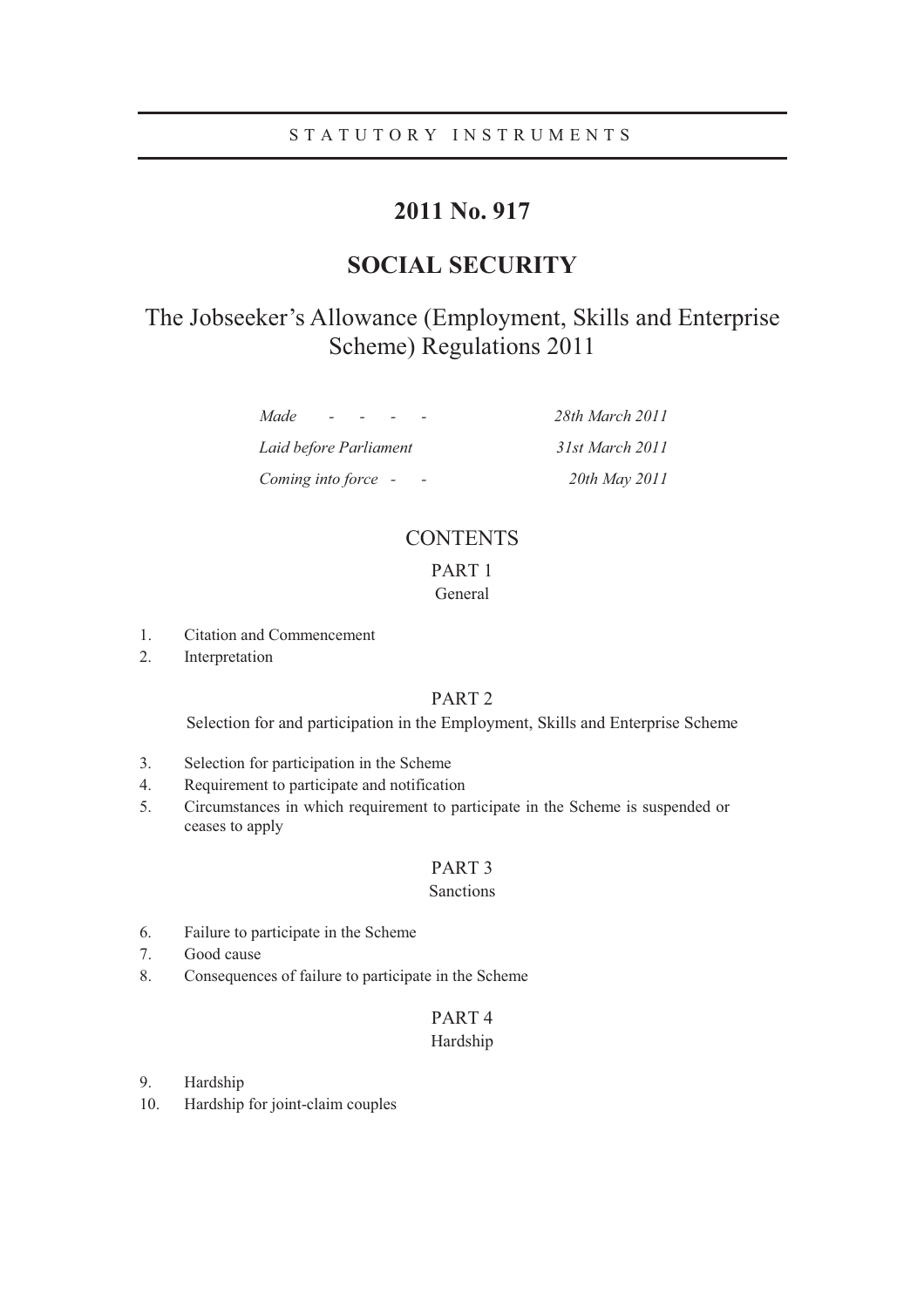### PART 5

#### Consequential Amendments

- 11. Definitions
- 12. Notional income
- 13. Notional capital
- 14. Income to be disregarded
- 15. Capital to be disregarded
- 16. Further amendments to the Jobseeker's Allowance Regulations
- 17. Consequential amendments relating to decisions and appeals

# PART 6

## Contracting out

18. Contracting out certain functions in relation to the Scheme

The Secretary of State for Work and Pensions makes the following Regulations in exercise of the powers conferred by sections  $123(1)(d)$  and  $(e)$ ,  $136(3)$  and  $(5)(a)$  and  $(b)$ ,  $137(1)$  and  $175(3)$  and (4) of the Social Security Contributions and Benefits Act 1992(**a**), sections 30 and 146(1) and (2) of the Housing Grants, Construction and Regeneration Act 1996(**b**), section 10, 79(1) and (4) and 84 of the Social Security Act 1998(**c**) and sections 12(1), (4)(a) and (b), 17A(1), (2), (5)(a), (d) and (e) and (6) to (9), 20, 20A, 20B(4) to (6), 20E(3)(a), 21, 35(1) and 36(2) and (4) of, and Schedule 1 to, the Jobseekers Act 1995(**d**).

These Regulations are made with the consent of the Treasury in respect of provisions relating to section 30 (means testing in case of application by owner-occupier or tenant) of the Housing Grants, Construction and Regeneration Act 1996(**e**).

In respect of provisions in these Regulations relating to housing benefit and council tax benefit, organisations appearing to the Secretary of State to be representative of the authorities concerned have agreed that consultations need not be undertaken(**f**).

In accordance with section 173(1)(b) of the Social Security Administration Act 1992(**g**), the Secretary of State has obtained the agreement of the Social Security Advisory Committee that the proposals in respect of these Regulations should not be referred to it.

 $\overline{a}$ 

<sup>(</sup>**a**) 1992 c. 4. Section 123(1) was amended by section 103 of, and Schedule 9 to, the Local Government Finance Act 1992 (c. 14), and by section 60 of, and Schedule 6 to, the Tax Credits Act 2002 (c. 21); section 137(1) is an interpretation provision and is cited because of the meaning given to the word "prescribed"; section 175(1) and (4) were amended by section 2 of, and paragraph 29(1) and (2) of Schedule 3 to, the Social Security Contributions (Transfer of Functions, etc.) Act 1999 (c. 2).

<sup>(</sup>**b**) 1996 c. 53 ("the 1996 Act"). Section 30 was amended by S.I. 2002/1860 and by section 81 of, and Schedule 8 to, the Civil Partnership Act 2004 (c. 33); the functions of the Secretary of State and the Treasury, so far as exercisable in relation to Wales were transferred to the National Assembly for Wales, by the National Assembly for Wales (Transfer of Functions) Order 1999, SI 1999/672, art. 2, Schedule 1; section 146 was amended by the Local Democracy, Economic Development and Construction Act 2009 (c. 20) on a day to be appointed and the functions of the Secretary of State, so far as exercisable in relation to Wales, transferred to the National Assembly for Wales, by the National Assembly for Wales (Transfer of Functions) Order 1999, SI 1999/672, art. 2, Schedule 1.

<sup>(</sup>**c**) 1998 c.14.

<sup>(</sup>**d**) 1995 c. 18. Section 17A was inserted by section 1 of the Welfare Reform Act 2009 (c. 24); section 20B was inserted by section 59 and Schedule 7 to the Welfare Reform and Pensions Act 1999 (c. 30); sections 35(1) and 36(4) were amended by section 2 of, and paragraphs 62 and 63 of Schedule 3 to, the Social Security Contributions (Transfer of Functions, etc.) Act 1999 (c. 2). Section 35(1) is an interpretation provision and is cited because of the meaning given to the words "prescribed" and "regulations".

<sup>(</sup>**e**) *See* section 30(9) of the 1996 Act.

<sup>(</sup>**f**) *See* section 176(2) of the Social Security and Administration Act 1992.

<sup>(</sup>**g**) 1992 c.5.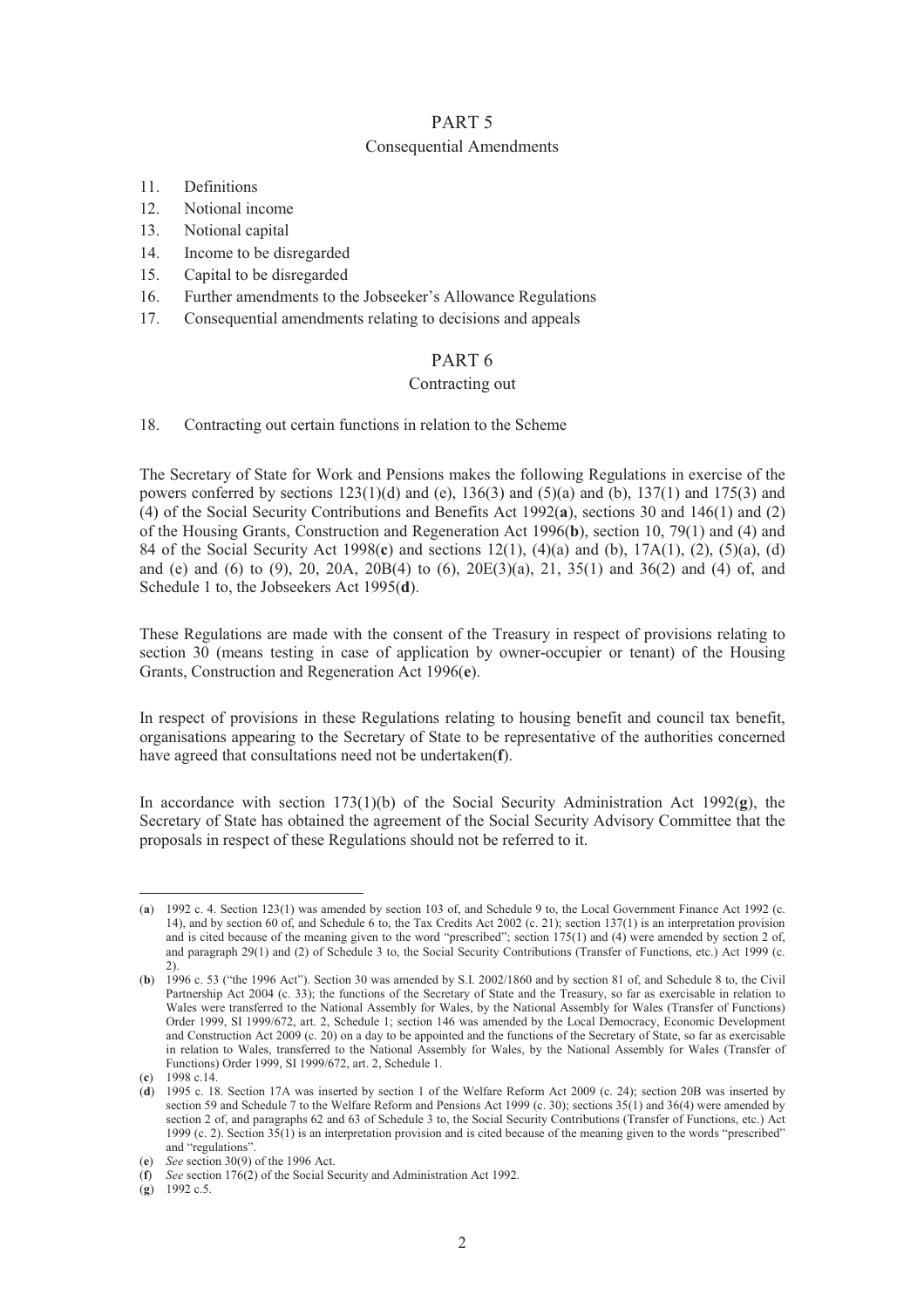# PART 1

#### General

#### **Citation and Commencement**

**1.** These Regulations may be cited as the Jobseeker's Allowance (Employment, Skills and Enterprise Scheme) Regulations 2011 and shall come into force on 20th May 2011.

#### **Interpretation**

**2.**—(1) In these Regulations—

"the Act" means the Jobseekers Act 1995;

"claimant" means a person who claims a jobseeker's allowance, except that in relation to a joint-claim couple claiming a joint-claim jobseeker's allowance, it means either or both of the members of the couple;

"the Council Tax Benefit Regulations" means the Council Tax Benefit Regulations 2006(**a**);

"the Housing Benefit Regulations" means the Housing Benefit Regulations 2006(**b**);

"the Housing Renewal Grants Regulations" means the Housing Renewal Grants Regulations 1996(**c**);

"the Jobseeker's Allowance Regulations" means the Jobseeker's Allowance Regulations 1996(**d**);

"the Scheme" means the Employment, Skills and Enterprise Scheme;

"working day" means any day except for a Saturday, Sunday, Christmas Day, Good Friday or bank holiday under the Banking and Financial Dealings Act 1971(**e**) in England and Wales or in Scotland;

"the Employment, Skills and Enterprise Scheme" means a scheme within section 17A (schemes for assisting persons to obtain employment: "work for your benefit" schemes etc.) of the Act known by that name and provided pursuant to arrangements made by the Secretary of State that is designed to assist claimants to obtain employment or self-employment, and which may include for any individual work-related activity (including work experience or job search).

(2) For the purpose of these Regulations where a written notice is given by sending it by post it is taken to have been received on the second working day after posting.

# PART 2

Selection for and participation in the Employment, Skills and Enterprise Scheme

#### **Selection for participation in the Scheme**

**3.** The Secretary of State may select a claimant for participation in the Scheme.

## **Requirement to participate and notification**

**4.**—(1) Subject to regulation 5, a claimant ("C") selected under regulation 3 is required to participate in the Scheme where the Secretary of State gives C a notice in writing complying with paragraph (2).

 $\overline{a}$ 

<sup>(</sup>**a**) S.I. 2006/215.

<sup>(</sup>**b**) S.I. 2006/213.

<sup>(</sup>**c**) S.I. 1996/2890.

<sup>(</sup>**d**) S.I. 1996/207.

<sup>(</sup>**e**) 1971 c. 80.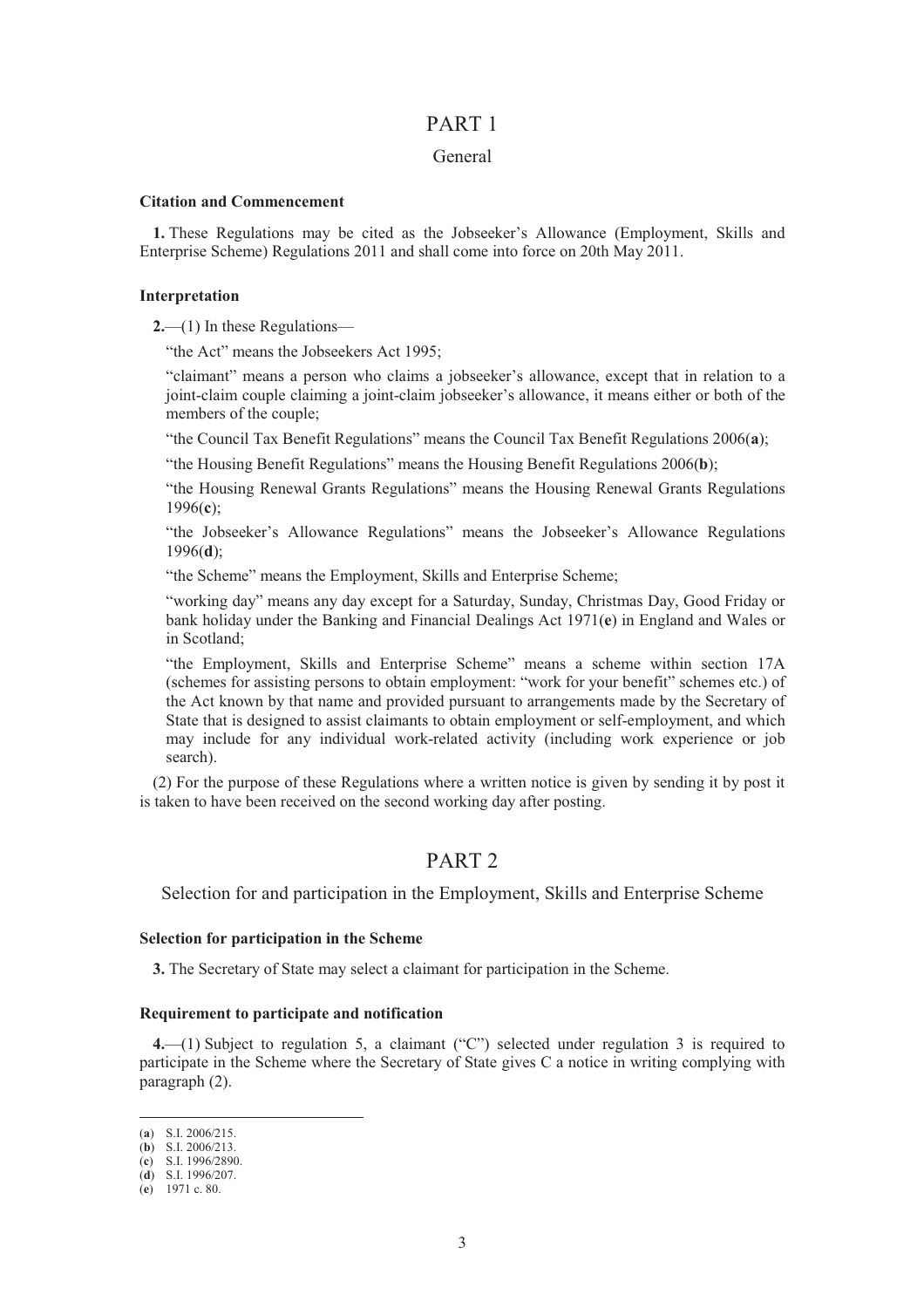(2) The notice must specify—

- (a) that C is required to participate in the Scheme;
- (b) the day on which C's participation will start;
- (c) details of what C is required to do by way of participation in the Scheme;
- (d) that the requirement to participate in the Scheme will continue until C is given notice by the Secretary of State that C's participation is no longer required, or C's award of jobseeker's allowance terminates, whichever is earlier;
- (e) information about the consequences of failing to participate in the Scheme.

(3) Any changes made to the requirements mentioned in paragraph (2)(c) after the date on which C's participation starts must be notified to C in writing.

### **Circumstances in which requirement to participate in the Scheme is suspended or ceases to apply**

**5.**—(1) Where a claimant ("C") is—

- (a) subject to a requirement to participate in the Scheme, and
- (b) while C is subject to such a requirement, the Jobseeker's Allowance Regulations apply so that C is not required to meet the jobseeking conditions(**a**)

C's requirement to participate in the Scheme is suspended for the period during which C is not required to meet the jobseeking conditions.

- (2) A requirement to participate in the Scheme ceases to apply to a claimant ("C") if—
	- (a) the Secretary of State gives C notice in writing that C is no longer required to participate in the Scheme, or
	- (b) C's award of jobseeker's allowance terminates,

whichever is earlier.

(3) Where paragraph (2)(a) applies, the requirement ceases to apply on the day specified in the notice.

# PART 3

#### Sanctions

#### **Failure to participate in the Scheme**

**6.** A claimant who fails to comply with any requirement notified under regulation 4 is to be regarded as having failed to participate in the Scheme.

#### **Good cause**

 $\overline{a}$ 

**7.**—(1) A claimant ("C") who fails to participate in the Scheme must show good cause for that failure within 5 working days of the date on which the Secretary of State notifies C of the failure.

(2) The Secretary of State must determine whether C has failed to participate in the Scheme and, if so, whether C has shown good cause for the failure.

(3) In deciding whether C has shown good cause for the failure, the Secretary of State must take account of all the circumstances of the case, including in particular C's physical or mental health or condition.

<sup>(</sup>**a**) *See* section 17A(10) of the Act for the meaning of the "jobseeking conditions".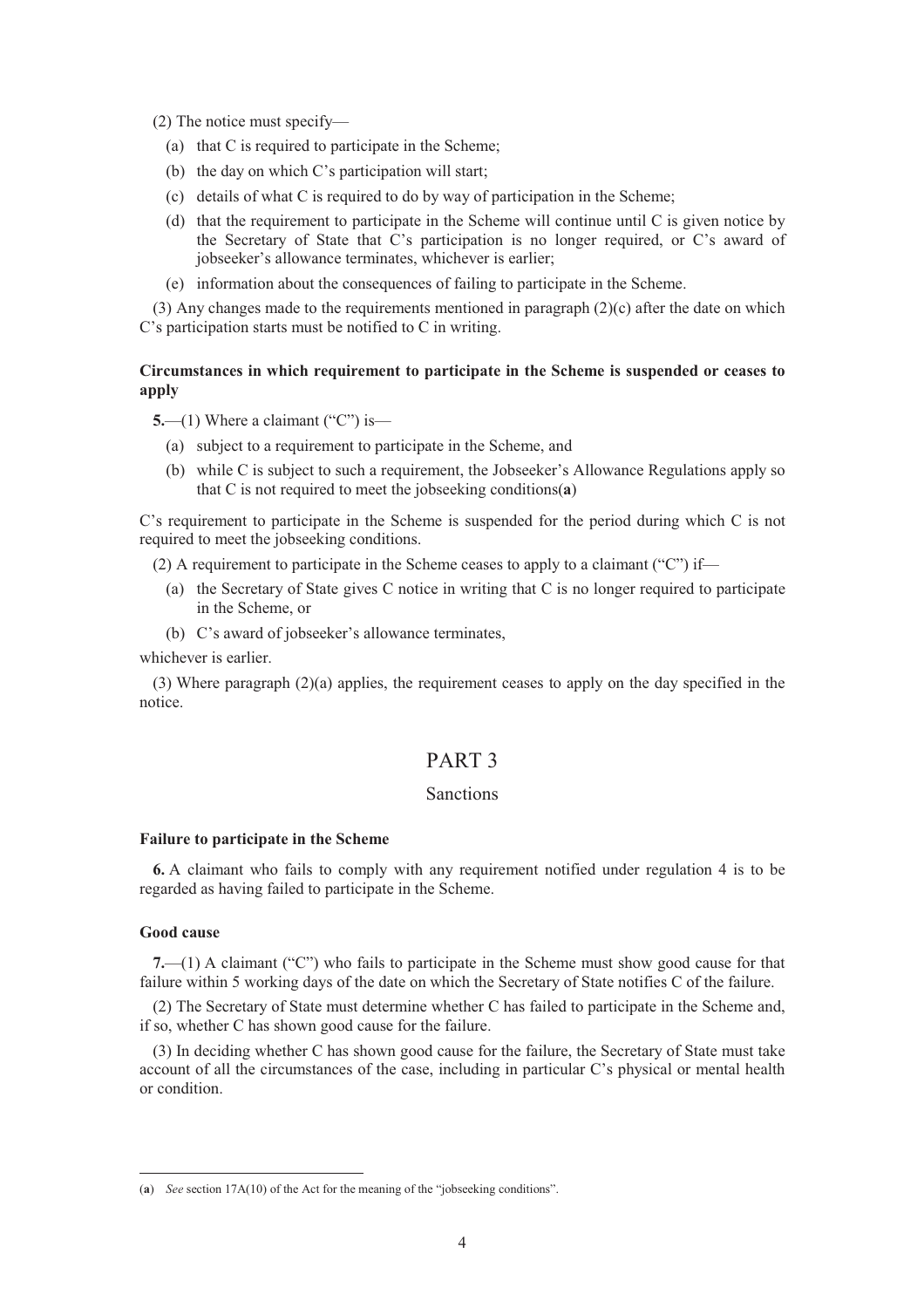#### **Consequences of failure to participate in the Scheme**

**8.**—(1) Where the Secretary of State determines that a claimant ("C") has failed to participate in the Scheme, and C has not shown good cause for the failure in accordance with regulation 7, the appropriate consequence for the purpose of section 17A of the Act is as follows.

(2) In the case of a jobseeker's allowance other than a joint-claim allowance, the appropriate consequence is that C's allowance is not payable for the period specified in paragraphs (4) to (7) ("the specified period").

(3) In the case of a joint-claim jobseeker's allowance, the appropriate consequence is that C is to be treated as subject to sanctions for the purposes of section 20A (denial or reduction of a jointclaim jobseeker's allowance) of the Act for the specified period.

- (4) The period is 2 weeks in a case which does not fall within paragraph (5), (6) or (7).
- (5) The period is 4 weeks where—
	- (a) on a previous occasion the Secretary of State determined that C's jobseeker's allowance was not payable or was payable at a lower rate because C failed without good cause to participate in the Scheme ("the first determination"), and
	- (b) a subsequent determination is made no more than 12 months after the date on which C's jobseeker's allowance was not payable or was payable at a lower rate following the first determination.

(6) Subject to paragraph (7), the period is 26 weeks where—

- (a) on two or more previous occasions the Secretary of State determined that C's jobseeker's allowance was not payable or was payable at a lower rate because C failed without good cause to participate in the Scheme, and
- (b) a subsequent determination is made no more than 12 months after the date on which C's jobseeker's allowance was not payable or was payable at a lower rate following the most recent previous determination.

(7) Where paragraph (6) applies but the Secretary of State is satisfied that C has re-complied in accordance with paragraph (8), the period is either—

- (a) 4 weeks, or
- (b) 4 weeks plus a period which ends with the last day of the benefit week in which C recomplies,

whichever is longer.

 $\overline{a}$ 

(8) C will be taken to have re-complied where, after the date on which the Secretary of State determines that C has failed to participate in the Scheme, C complies with—

- (a) the requirement as to participation in the Scheme to which the determination relates, or
- (b) such other requirement as to participation as may be made by the Secretary of State and notified to C in accordance with regulation 4.

(9) The specified period begins—

- (a) where, in accordance with regulation 26A(1) of the Social Security (Claims and Payments) Regulations 1987(**a**), C's jobseeker's allowance is paid otherwise than fortnightly in arrears, on the day following the end of the last benefit week in respect of which that allowance was paid, and
- (b) in any other case, on the first day of the benefit week following the date on which C's jobseeker's allowance is determined not to be payable or to be payable at a lower rate.
- (10) Paragraphs (4) to (7) are subject to paragraph (11).

(11) Where the Secretary of State notifies C during the specified period that C is no longer required to participate in the Scheme, the specified period terminates at the end of—

(a) one week beginning with the date of the notice, or

<sup>(</sup>**a**) S.I. 1987/1968. Regulation 26A was inserted by S.I. 1996/1460.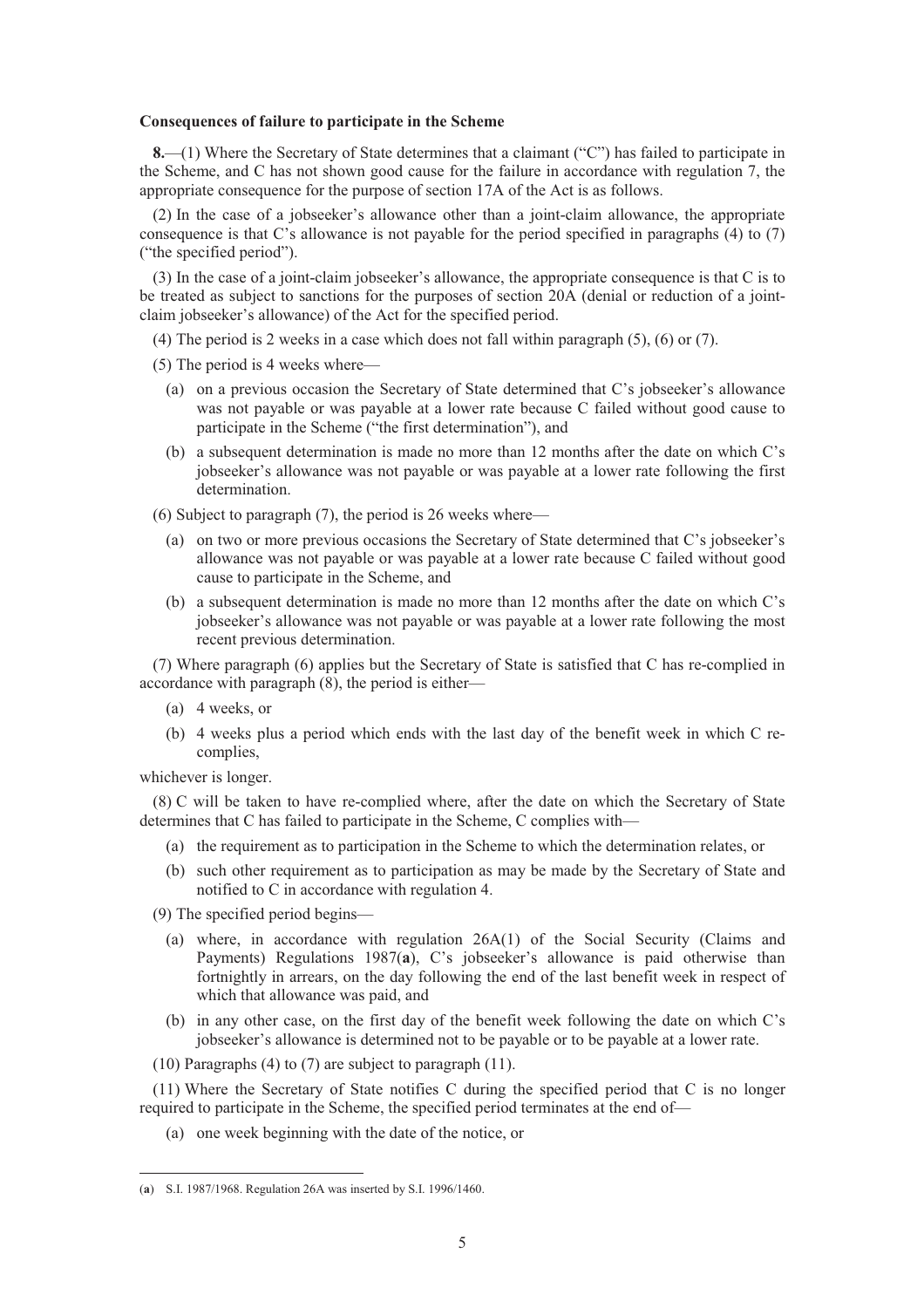(b) the benefit week in which the requirement to participate ceases to apply,

whichever is later.

(12) In this regulation "benefit week" has the same meaning as in regulation 1(3) of the Jobseeker's Allowance Regulations(**a**).

# PART 4

#### Hardship

#### **Hardship**

**9.** Regulation 140 (meaning of "person in hardship") of the Jobseeker's Allowance Regulations(**b**) is amended as follows—

- (a) in paragraph (2) substitute ",  $(4A)$ ,  $(4B)$  or  $(4C)$ " for "or  $(4A)$  or  $(4B)$ ";
- (b) after paragraph (4B) insert—

"(4C) In paragraph (2), a "person in hardship" does not include a claimant who is required at that time to participate in the Employment, Skills and Enterprise Scheme.".

#### **Hardship for joint-claim couples**

**10.** Regulation 146A (meaning of "couple in hardship") of the Jobseeker's Allowance Regulations(**c**) is amended as follows—

- (a) in paragraph (2) substitute ",  $(5A)$  or  $(5B)$ " for "or  $(5A)$ ";
- (b) after paragraph (5A) insert—

"(5B) In paragraph (2), a "couple in hardship" does not include a joint-claim couple either or both of whom are at that time required to participate in the Employment, Skills and Enterprise Scheme.".

# PART 5

#### Consequential Amendments

## **Definitions**

 $\overline{a}$ 

**11.**—(1) Paragraph (2) applies to the following provisions (which relate to interpretation)—

- (a) regulation 2(1) of the Council Tax Benefit Regulations;
- (b) regulation 2(1) of the Housing Benefit Regulations;
- (c) regulation 2(1) of the Housing Renewal Grants Regulations;
- (d) regulation 1(3) of the Jobseeker's Allowance Regulations(**d**).

(2) In each of the provisions to which this paragraph applies insert the following definition in the appropriate place—

> ""the Employment, Skills and Enterprise Scheme" means a scheme under section 17A (schemes for assisting persons to obtain employment: "work for your benefit" schemes etc.) of the Jobseekers Act 1995 known by that name and provided pursuant to

<sup>(</sup>**a**) A relevant amending instrument is S.I. 2009/604.

<sup>(</sup>**b**) Regulation 140 was amended by S.I. 1996/1516, 1996/1517, 1997/2863, 1999/2860, 2000/239, 2000/1978, 2001/1029, 2003/445, 2005/2687, 2005/2877, 2008/1554, 2008/3051, 2009/480 and 2010/509.

<sup>(</sup>**c**) Regulation 146A was inserted by S.I. 2000/1978 and was amended by S.I. 2001/1029, 2005/2877, 2005/2687, 2008/1554, 2009/480 and 2010/509.

<sup>(</sup>**d**) Relevant amending instruments are S.I. 2001/739 and 2002/530 which relate to the definition of "self-employment route" in the Jobseeker's Allowance Regulations.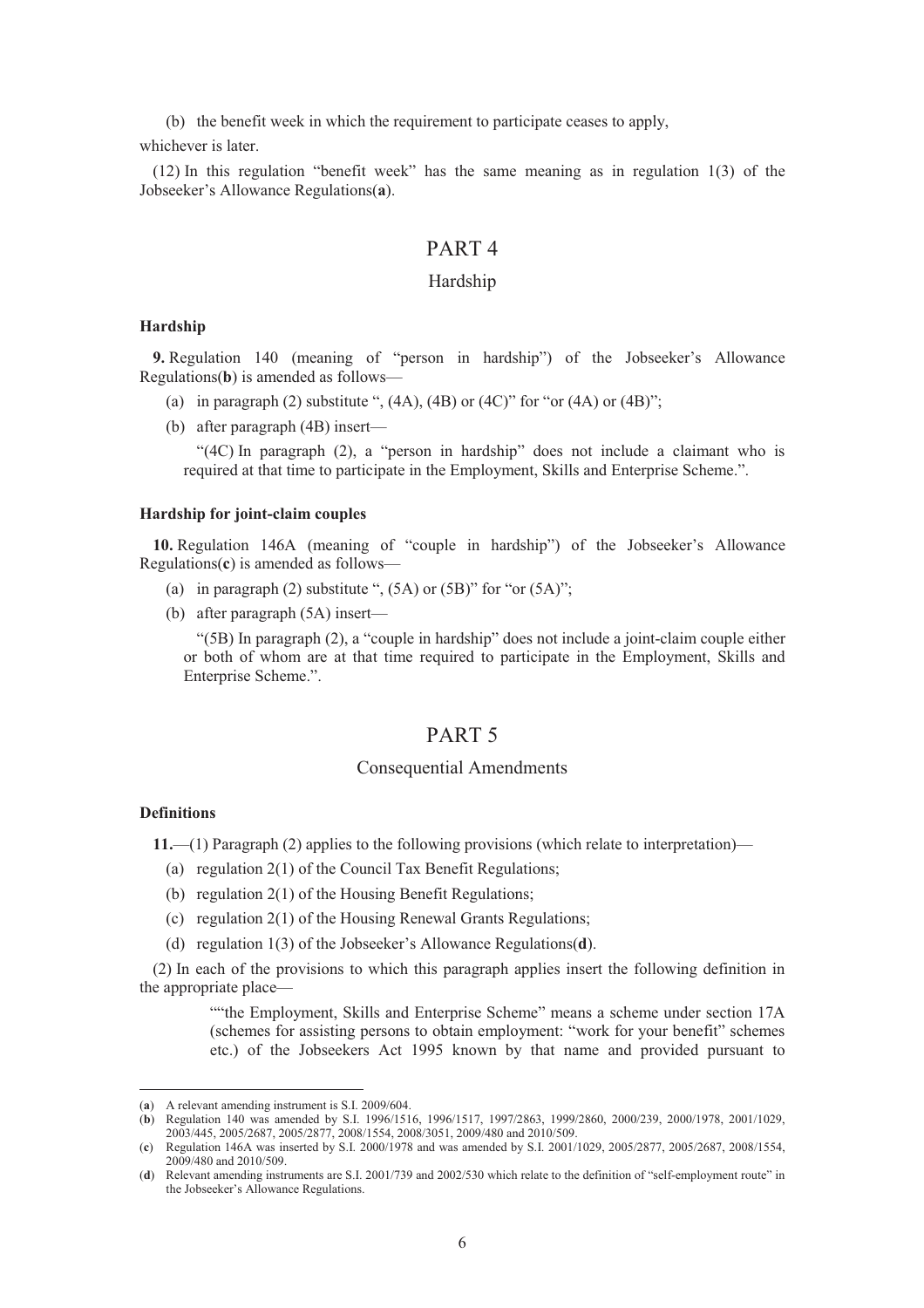arrangements made by the Secretary of State that is designed to assist claimants to obtain employment, including self-employment, and which may include for any individual work-related activity (including work experience or job search);".

(3) The definition of "self-employment route" in each of the provisions mentioned in paragraph  $(1)(a)$ ,  $(b)$  and  $(d)$  is amended as follows—

- (a) at the end of paragraph (a) omit "or"; and
- (b) at the end of paragraph (b) insert "or" and the following paragraph—

"(c) the Employment, Skills and Enterprise Scheme;".

(4) The definition of "self-employment route" in the provision mentioned in paragraph  $(1)(c)$  is amended as follows—

- (a) in paragraph  $(b)(iv)$  omit "or"; and
- (b) at the end of paragraph (v) insert—

"or

(vi) the Employment, Skills and Enterprise Scheme;".

#### **Notional income**

**12.**—(1) This regulation applies to the following provisions (which relate to notional income)—

- (a) regulation 32(7) of the Council Tax Benefit Regulations(**a**);
- (b) regulation 42(7) of the Housing Benefit Regulations(**b**);
- (c) regulation 31(9A) of the Housing Renewal Grants Regulations(**c**);
- (d) regulation 105(10A) of the Jobseeker's Allowance Regulations(**d**).

(2) In each of the provisions to which this regulation applies insert the following sub-paragraph after sub-paragraph (cb)—

> "(cc) in respect of a claimant's participation in the Employment, Skills and Enterprise Scheme;".

#### **Notional capital**

 $\overline{a}$ 

**13.**—(1) This regulation applies to the following provisions (which relate to notional capital)—

- (a) regulation 39(4) of the Council Tax Benefit Regulations(**e**);
- (b) regulation 49(4) of the Housing Benefit Regulations(**f**);
- (c) regulation 38(3A) of the Housing Renewal Grants Regulations(**g**);
- (d) regulation 113(3A) of the Jobseeker's Allowance Regulations(**h**).

(2) In each of the provisions to which this regulation applies insert the following sub-paragraph after sub-paragraph (bb)—

<sup>(</sup>**a**) Regulation 32(7) was amended by S.I. 2006/588, 2008/698, 2008/2767, 2009/480 and 2011/688 and was modified by S.I. 2010/1222.

<sup>(</sup>**b**) Regulation 42(7) was amended by S.I. 2006/588, 2008/698, 2008/2767, 2009/480 and 2011/688 and was modified by S.I. 2010/1222.

<sup>(</sup>**c**) Paragraph (9A) was inserted by S.I. 1998/808, was substituted by S.I. 1999/1523, was amended by S.I. 2000/973, 2000/531, 2000/2798, 2002/530 and 2011/688 and was modified by S.I. 2010/1222.

<sup>(</sup>**d**) Paragraph (10A) was inserted by S.I. 1998/2117, was amended by S.I. 1999/2640, 2003/455, 2006/588, 2008/698, 2009/480 and 2011/688 and was modified by S.I. 2010/1222.

<sup>(</sup>**e**) Regulation 39(4) was amended by S.I. 2006/588, 2008/698, 2008/2767, 2009/480 and 2011/688 and was modified by S.I. 2010/1222.

<sup>(</sup>**f**) Regulation 49(4) was amended by S.I. 2006/588, 2008/698, 2008/2767, 2009/480 and 2011/688 and was modified by S.I. 2010/1222.

<sup>(</sup>**g**) Paragraph (3A) was inserted by S.I. 1999/1523, was amended by S.I. 2000/531, 2000/973, 2002/530 , 2002/2798 and 2011/688 and was modified by S.I. 2010/1222.

<sup>(</sup>**h**) Paragraph (3A) was inserted by S.I. 1998/2117, was amended by S.I. 1999/2640, 2001/1029, 2004/2308, 2005/3391, 2006/588, 2008/698, 2009/480 and 2011/688 and was modified by S.I. 2010/1222.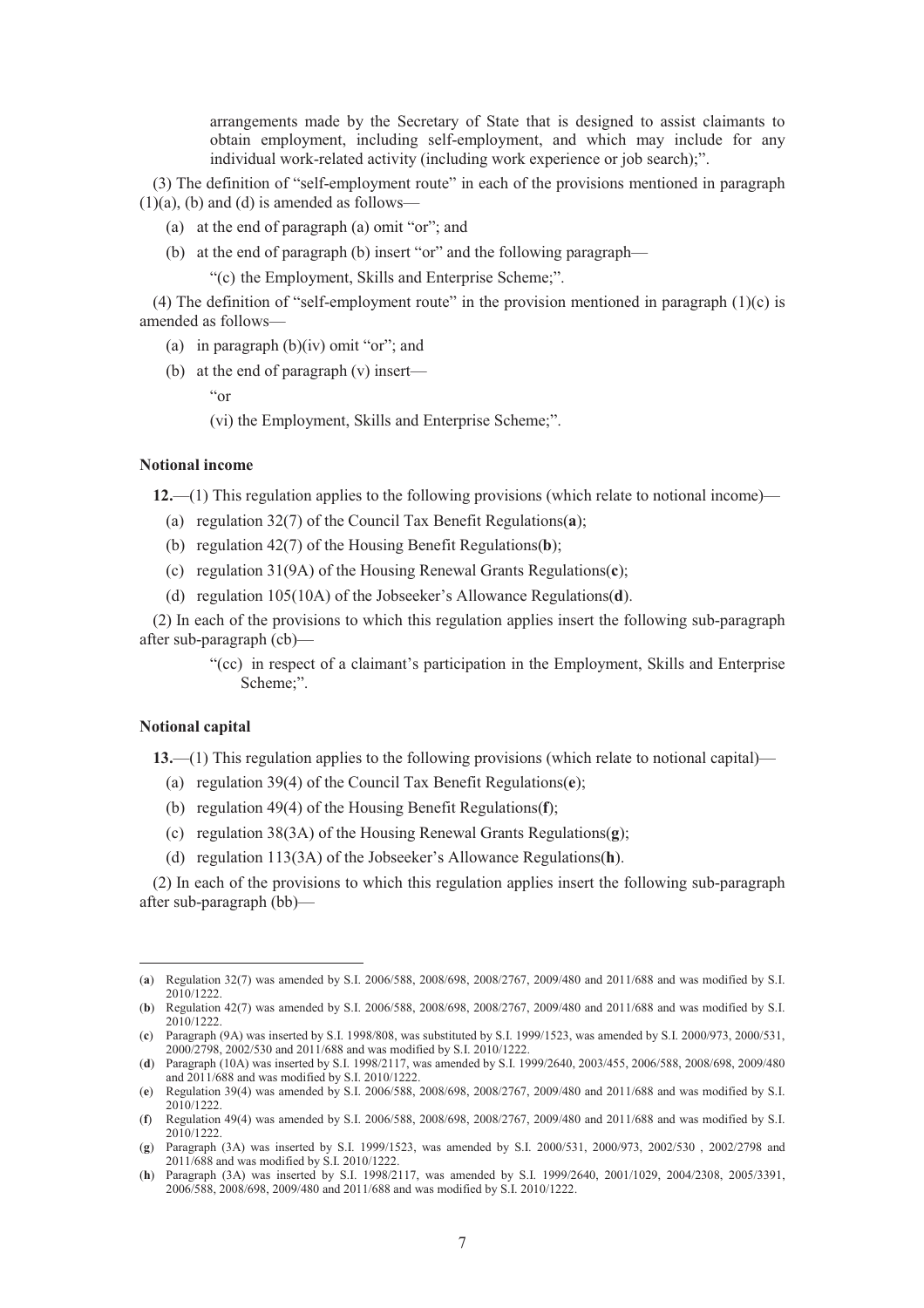"(bc) in respect of a claimant's participation in the Employment, Skills and Enterprise Scheme;".

#### **Income to be disregarded**

**14.**—(1) This regulation applies to the following Schedules (which relate to sums to be disregarded in the calculation of income other than earnings)—

- (a) Schedule 4 to the Council Tax Benefit Regulations;
- (b) Schedule 5 to the Housing Benefit Regulations;
- (c) Schedule 3 to the Housing Renewal Grants Regulations;
- (d) Schedule 7 to the Jobseeker's Allowance Regulations.

(2) In each Schedule to which this regulation applies insert the following paragraph after paragraph A2(**a**)—

"**A3.** Any payment made to the claimant in respect of any travel or other expenses incurred, or to be incurred, by him in respect of his participation in the Employment, Skills and Enterprise Scheme.".

#### **Capital to be disregarded**

 $\overline{a}$ 

**15.**—(1) This regulation applies to the following Schedules (which relate to capital to be disregarded)—

- (a) Schedule 5 to the Council Tax Benefit Regulations;
- (b) Schedule 6 to the Housing Benefit Regulations;
- (c) Schedule 4 to the Housing Renewal Grants Regulations;
- (d) Schedule 8 to the Jobseeker's Allowance Regulations.

(2) In each Schedule to which this regulation applies insert the following paragraph after paragraph A2(**b**)—

"**A3.** Any payment made to the claimant in respect of any travel or other expenses incurred, or to be incurred, by him in respect of his participation in the Employment, Skills and Enterprise Scheme but only for 52 weeks beginning with the date of receipt of the payment.".

#### **Further amendments to the Jobseeker's Allowance Regulations**

**16.** The Jobseeker's Allowance Regulations are amended as follows—

- (a) in the definition of "relevant notification" in regulation 25(1A) (entitlement ceasing on a failure to comply)(c), insert ", under the Employment, Skills and Enterprise Scheme" after "scheme";
- (b) at the end of regulation 53 (persons treated as not engaged in remunerative work)(**d**) insert—

"(m)he is participating in the Employment, Skills and Enterprise Scheme.".

<sup>(</sup>**a**) Each of the Schedules listed in regulation 14(1) was modified by S.I. 2010/1222 so as to insert paragraph A1 and amended by S.I. 2011/688 so as to insert paragraph A2.

<sup>(</sup>**b**) Each of the Schedules listed in regulation 15(1) was modified by S.I. 2010/1222 so as to insert paragraph A1 and amended by S.I. 2011/688 so as to insert paragraph A2.

<sup>(</sup>**c**) Relevant amending instruments are S.I. 1999/530, 2000/1978, 2000/2194, 2010/509 and 2011/688; regulation 25(1A) was also modified by S.I. 2010/1222.

<sup>(</sup>**d**) Relevant amending instruments are S.I. 1999/2165, 1999/3156, 2000/1978, 2000/2910, 2004/963, 2004/3168, 2005/2060, 2005/2929, 2006/2378, 2009/3228, 2010/641 and 2011/688; regulation 53 was also modified by S.I. 2010/1222.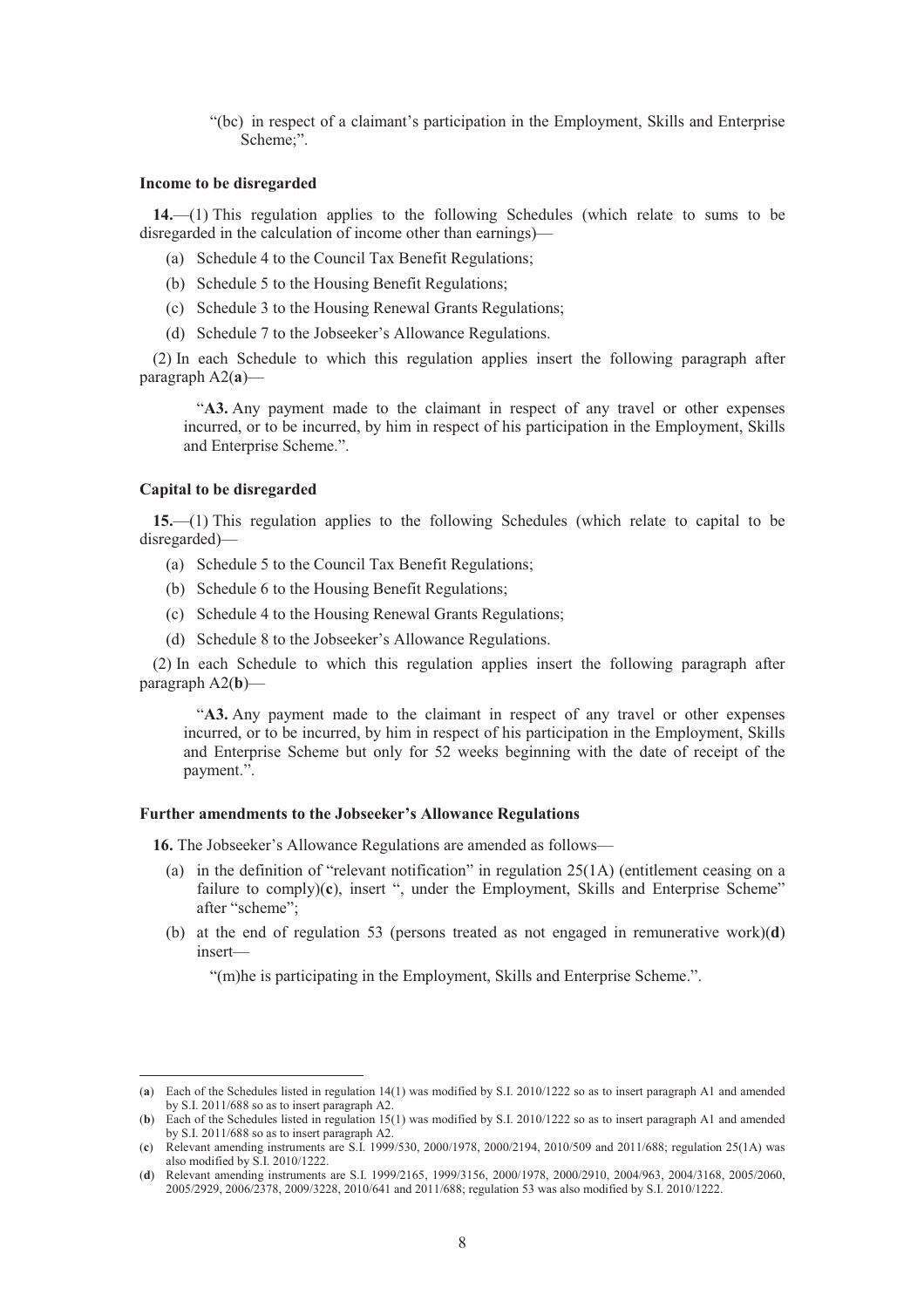#### **Consequential amendments relating to decisions and appeals**

**17.** The Social Security and Child Support (Decisions and Appeals) Regulations 1999(**a**) are amended as follows—

(a) after regulation 7(8ZA) (date from which a decision superseded under section 10 takes effect)(**b**) insert the following paragraph—

"(8ZB) A decision to which regulation 6(2)(fa) applies shall take effect on the day specified in regulation in regulation 8(9)(a) or (b) of the Jobseeker's Allowance (Employment, Skills and Enterprise Scheme) Regulations 2011.".

# PART 6

# Contracting out

#### **Contracting out certain functions in relation to the Scheme**

**18.**—(1) Any function of the Secretary of State specified in paragraph (2) may be exercised by, or by employees of, such person (if any) as may be authorised by the Secretary of State.

(2) The functions are any function under—

- (a) regulation 4 (requirement to participate and notification);
- (b) regulation 5(3)(a) (notice that requirement to participate ceases); and
- (c) regulation  $8(8)(b)$  and  $8(11)$  (requirements and notices after failures).

Signed by authority of the Secretary of State for Work and Pensions

*C Grayling* Minister of State, 28th March 2011 Department for Work and Pensions

We consent

*James Duddridge Michael Fabricant* 28th March 2011 Two of the Lords Commissioners of Her Majesty's Treasury

#### **EXPLANATORY NOTE**

*(This note is not part of the Regulations)* 

These Regulations establish the Employment, Skills and Enterprise Scheme, under section 17A of the Jobseekers Act 1995 ("the Jobseekers Act"), which is designed to assist claimants to obtain employment, including self-employment, and which may include for any individual work workrelated activity (such as work experience or job search).

Part 1 contains general provisions, including provisions concerning interpretation.

Part 2 concerns the circumstances in which jobseeker's allowance claimants are required to participate in the Scheme. Regulation 3 provides that any claimant can be selected.

Regulation 4 requires a person so selected to participate in the Scheme upon being notified by the Secretary of State from the date specified in the notice. It also prescribes the contents of the notice.

 $\overline{a}$ 

<sup>(</sup>**a**) S.I. 1999/991.

<sup>(</sup>**b**) Regulation 7 was revoked, in so far as it related to child benefit or guardian's allowance, by S.I. 2003/916. Regulation 7(8) was substituted by S.I. 1999/2677 and was amended by S.I. 2000/1982 and 2008/2677.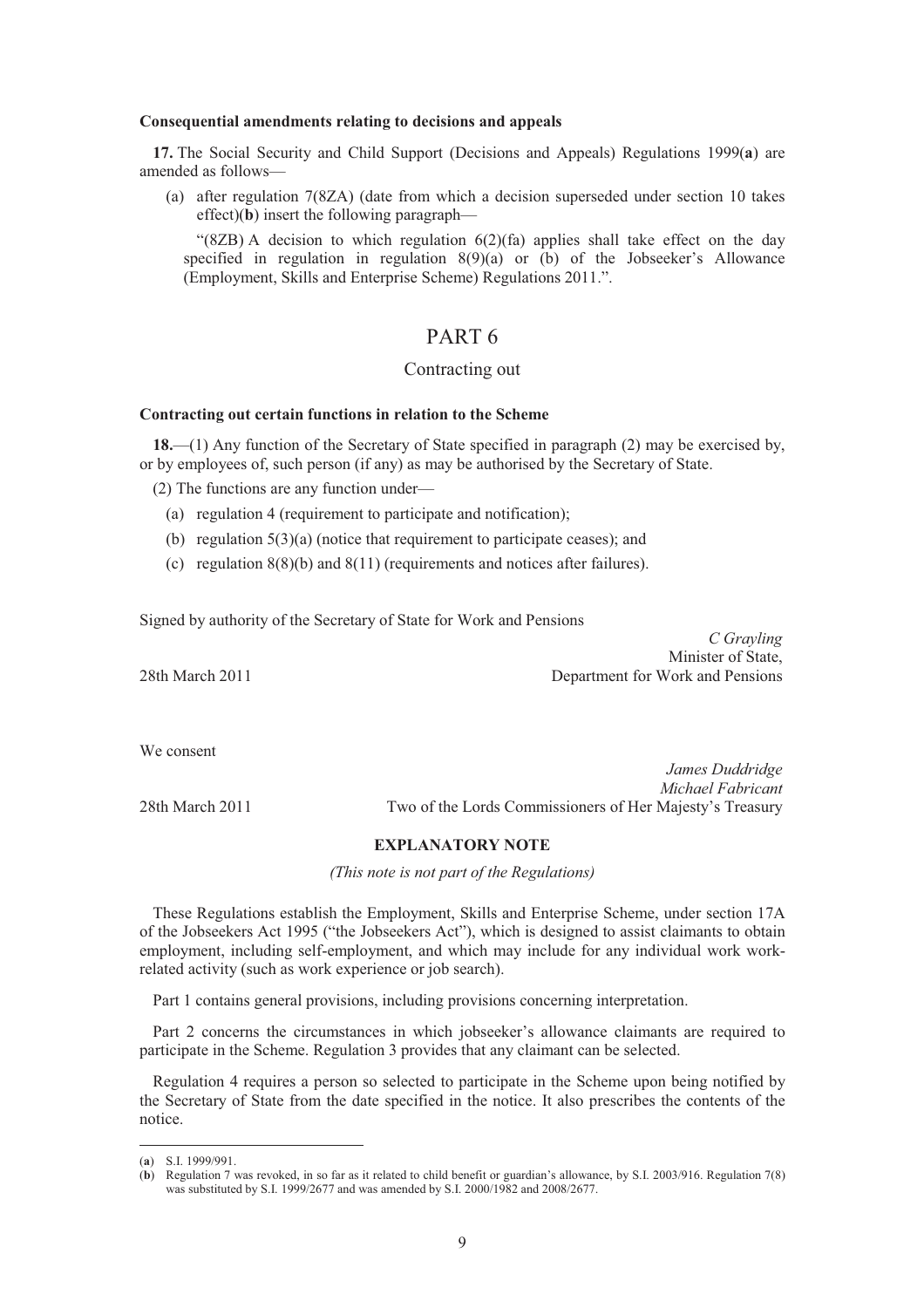Regulation 5 sets out the circumstances in which a requirement to participate in the Scheme is suspended and circumstances in which a claimant is not required (or no longer required) to participate in the Scheme. These are where a participant's award of jobseeker's allowance terminates or where the Secretary of State gives the participant notice in writing that his or her participation is no longer required.

Part 3 deals with failures to participate in the Scheme and good cause for failure to participate.

Regulation 6 provides that a claimant who fails to comply with any of the requirements notified under regulation 4 is to be regarded as having failed to participate in the Scheme.

Regulation 7 provides that a claimant who fails to participate in the Scheme must show good cause for that failure within 5 working days. It is then for the Secretary of State to determine whether that claimant has shown good cause, taking into account the claimant's circumstances.

Regulation 8 provides that if a claimant fails without good cause to participate in the Scheme, the claimant's jobseeker's allowance will not be payable or will be reduced for 2, 4 or 26 weeks subject in the last case to a reduction back to 4 weeks where the claimant re-complies. It also makes provision for bringing the sanction period to an end in the case of claimants who are no longer required to participate in the Scheme.

Part 4 allows for an income-based jobseeker's allowance to be payable even though a sanction applies to the claimant because of a failure without good cause to participate in the Scheme, if the person is a vulnerable person. It does so by amending the hardship provisions in Parts 9 and 9A of the Jobseeker's Allowance Regulations 1996.

Part 5 makes various consequential amendments to other Regulations in relation to a person's participation in the Scheme.

Regulation 11 inserts a definition of the Scheme in the Jobseeker's Allowance Regulations 1996, the Housing Renewal Grants Regulations 1996, the Council Tax Benefit Regulations 2006 and the Housing Benefit Regulations 2006. Regulations 12 and 13 ensure that persons will not be treated as having notional income or notional capital by virtue of their participation in the Scheme, and regulations 14 and 15 provide that travel and other expenses paid to participants are disregarded as income and capital for the purposes of certain income-related benefits.

Regulations 16 and 17 make consequential amendments to other Regulations to ensure that, where a sanction is imposed on a claimant for failure without good cause to participate in the Scheme and in relation to decisions and appeals, the claimant is treated consistently with a claimant who incurs a sanction under section 19 or 20A of the Jobseekers Act. Regulation 16 also makes provision for claimants on the Scheme to be treated as if they are not engaged in remunerative work.

Regulation 18 makes provision for contracting out functions of the Secretary of State under the Regulations (with the exception of functions relating to the consideration of good cause and the imposition of sanctions).

A full impact assessment has not been produced for this instrument as it has no impact on the private sectors and civil society organisations.

 $©$  Crown copyright 2011

Printed and published in the UK by The Stationery Office Limited under the authority and superintendence of Carol Tullo, Controller of Her Majesty's Stationery Office and Queen's Printer of Acts of Parliament.